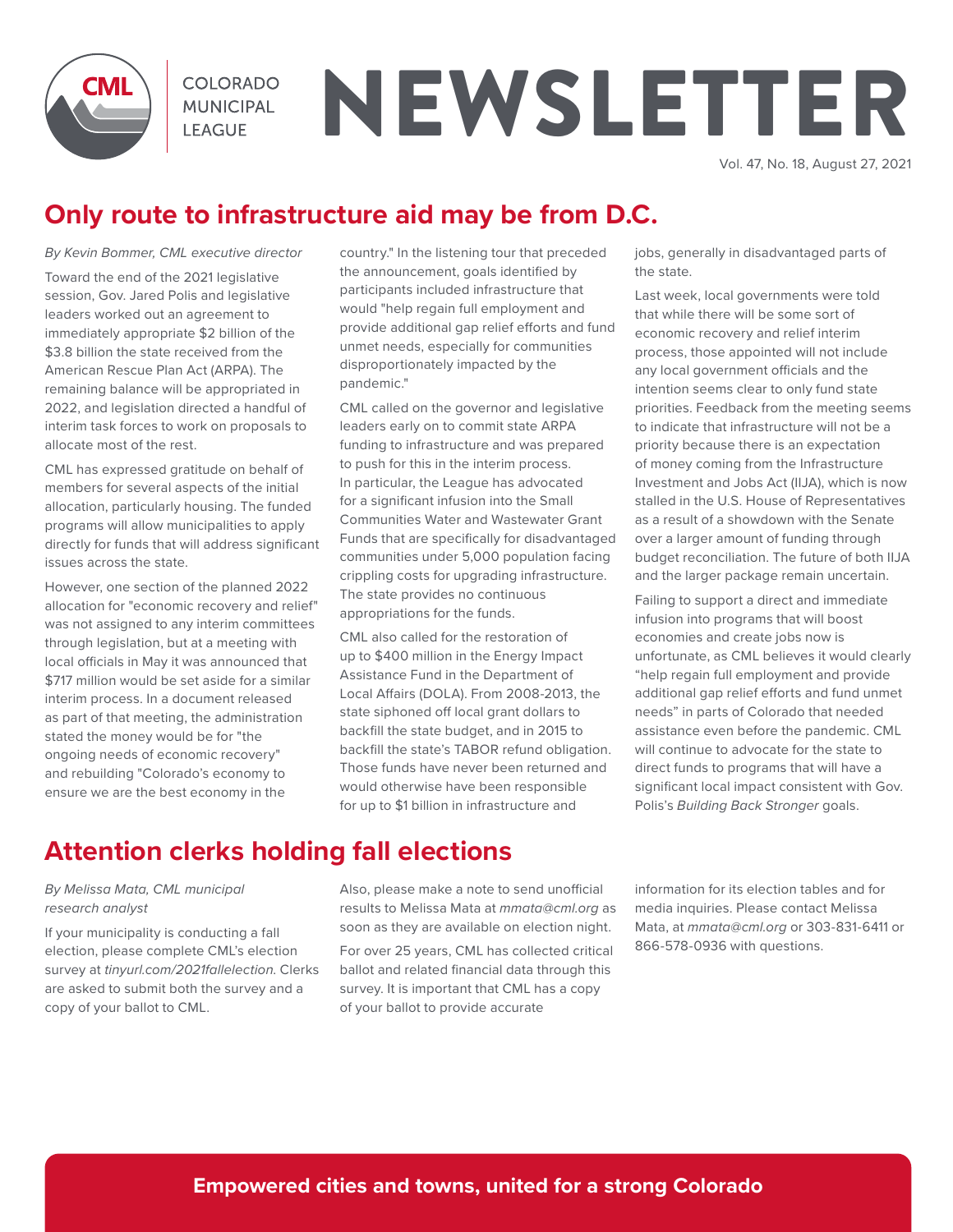## **Member news**

#### **New Associate Member**

**Weld County**

Bruce T. Barker, Esq. Weld County Attorney P.O. Box 758 1150 "O" Street Greeley, CO 80632 (970) 400-4390 bbarker@weldgov.com *www.weldgov.com/Home*

Weld County, Colorado, is governed by the Weld County Code and Weld County Home Rule Charter. The administration of the county is overseen by 14 dedicated officials elected by voters, and the county is legislated by the Weld County Code, Weld County Home Rule Charter, and Colorado State Statute.

The Town of Gypsum is selling a 2014 Dodge Charger police vehicle. Information on the vehicle is below. Please contact Melvin Valdez at 970-524-3128 or *mvaldez@townofgypsum.com* for more information.

Vin# 2C3CDXKT4EH279980 Engine: 5.7 L 345 CID V8 Hemi 16 valve ID: 279980 Body type: 4 door sedan Trim Level: POLICE Driveline type: All wheel drive Class: Luxury traditional full size Fuel Type: Gas



#### **COLORADO NEWSLETTER** LEAGUE

*CML Newsletter* (ISSN 7439903) is published biweekly by the Colorado Municipal League, 1144 Sherman St., Denver, CO 80203-2207, for Colorado's municipal officials. (USPS 075-590) Periodical postage paid in Denver, Colorado.

#### **Designer and editor: Leslie Hough Circulation/mailing lists: Mark Vanderbrook**

POSTMASTER: Send address change form 3579 to Colorado Municipal League, 1144 Sherman St., Denver, CO 80203-2207; (p) 303-831-6411 / 866-578-0936; (f) 303-860-8175.

Subscription to *CML Newsletter* is offered as a portion of member dues. Cost to nonmembers is \$300 a year.

Get this newsletter by email. The *CML Newsletter*  is available by email three days before it arrives in the mail! Sign up at *bit.ly/CMLNewsletter*.

## **CML part of group to discuss alternatives to outstanding judgments/warrants**

*By Beauclarine Thomas, CML legislative and policy advocate*

House Bill 21-1314 repeals the Department of Revenue's discretionary and mandatory authority to cancel, deny, or deny reissuance for a driver's license or minor driver's license for having any of the following: an outstanding judgment for a violation related to the regulation of motor vehicles or traffic; having a bench warrant for failure to appear to answer for a traffic situation; or an outstanding judgment for failing to present a valid transit pass or coupon. This repeal creates a gap in municipal law that leaves localities without an enforcement mechanism for individuals who break the law. During the legislative session, CML

successfully amended the bill to include the creation of a study group to utilize evidencebased policy to design new equitable accountability tools. This task force will also study the cost of implementing a new system at a local level and develop recommendations for alternative municipal enforcement mechanisms related to traffic violations for potential legislation. The study group convened on Aug. 18 and will begin researching alternative enforcement measures. If you have any questions about the status of this group or would like to provide a recommendation, please email Legislative and Policy Advocate Beauclarine Thomas at *bthomas@cml.org.*

## **SIPA micro-grant application deadline approaching**

The Statewide Internet Portal Authority (SIPA) is providing micro-grants to any Eligible Governmental Entity (state agency, local government, special district, K-12 public education, or public university or college) in Colorado. The micro-grant program is designed to connect residents to government by putting more information and services online. Since 2010, more than 292 grants and \$1.36 million have been awarded to governments across the state.

Eligible projects include funding to expand fiber/hardware, archiving ordinances, and cyber security.

The final deadline to apply is 4 p.m. MST on **Aug. 31, 2021.** More information, including frequently asked questions, can be found at *bit.ly/3CSoaUO*. Please reach out to Legislative and Policy Advocate Beauclarine Thomas at *bthomas@cml.org* if you have questions.

## **CML welcomes Sturgeon**



The Colorado Municipal League is excited to welcome Makenna Sturgeon, who joined the CML team as the training and marketing

specialist on Aug. 25. In her new role, Makenna is responsible for CML's Associate Member program, training, event marketing, sponsorships, advertising, and video production.

Makenna is a proud Colorado native who graduated from the University of Colorado, Boulder with a B.A. in journalism. Makenna's interest in government and communications began at the Colorado State Capitol, where she served as a legislative aide to Rep. Bob Rankin during her first year of college. She then spent a semester off campus in

Washington, D.C. interning at The Hill, where she covered various committee meetings, events, and the 2018 midterm election as a staff writer. She began working with CU Boulder's Office of Strategic Initiatives (OSI) shortly after, editing and developing online courses. Her final summer and semester at CU were spent finishing her degree in Dublin, Ireland and London, England. She promptly joined the Pac/West Strategies team after returning home, where she worked as a communications associate, assisting with creative development, marketing and communications strategy, and media and stakeholder relations. In her free time, she enjoys hiking, exploring new cities, and reading. Makenna can be reached at *msturgeon@cml.org.*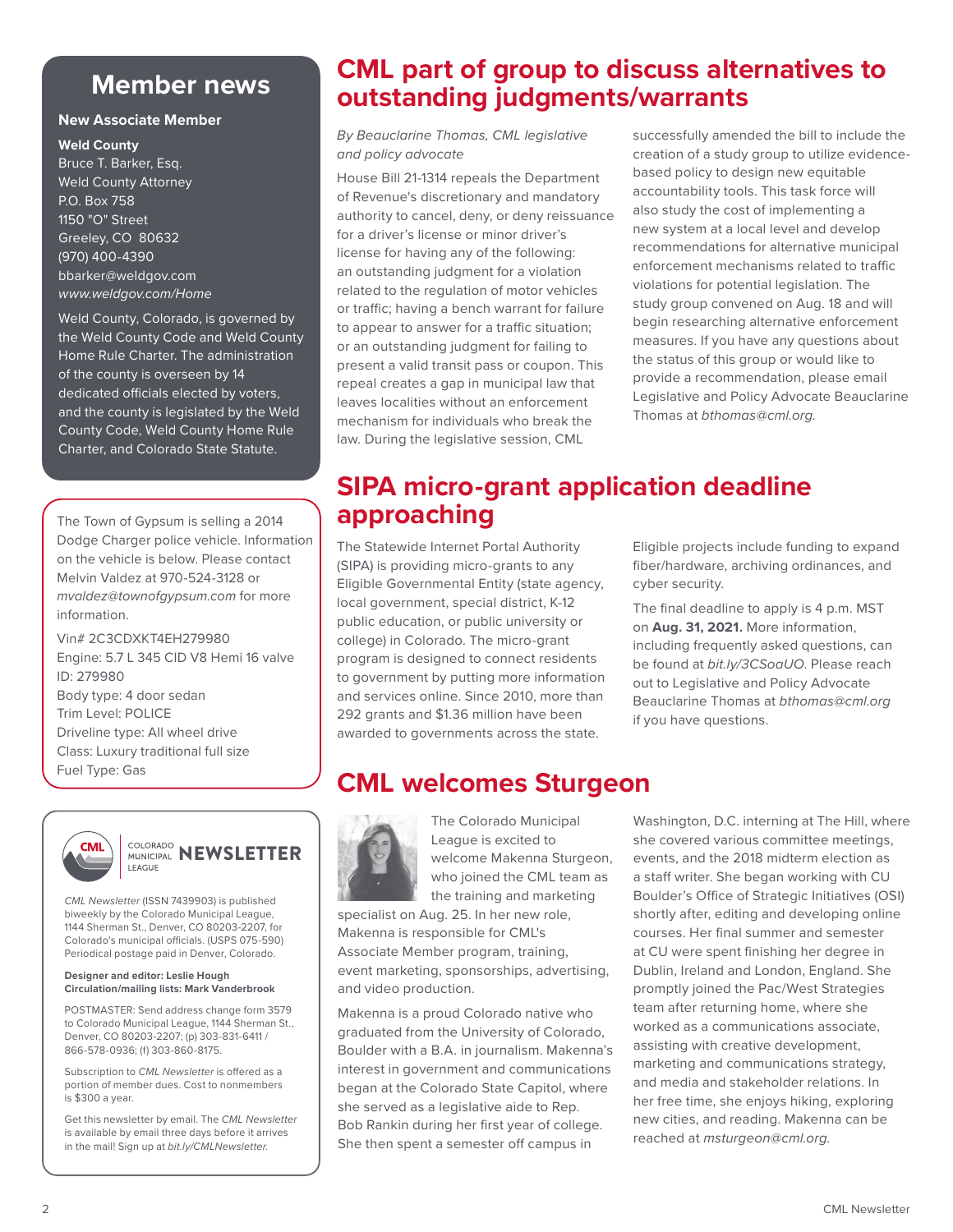## **Revitalizing Main Streets Program announces 16 larger safety infrastructure grant awards worth \$22 million statewide**

The Colorado Department of Transportation (CDOT) has selected sixteen transportation projects across the state worth approximately \$22 million as the awardees from the Revitalizing Main Streets Program Larger Safety Infrastructure Grant opportunity. These awards were made possible through the passage of SB21-110, which provided an additional \$30 million to support the Revitalizing Main Streets Program through two separate grant opportunities, Larger Safety Infrastructure Grants and Small Multimodal & Economic Resiliency Projects. The passage of SB-260 further extends this highly successful program beyond the current grant cycle. A total of 72 applications were received and reviewed in-depth by CDOT. Winners of the grant funding include Aurora, Avon, Berthoud, Colorado Springs, Craig, Delta, Edgewater, Fort Collins, Greeley, Lyons, Montrose, Pueblo, Salida, and Wheat Ridge. The selected projects include pedestrian safety, expansion of multimodal systems, and street improvements. Congratulations to all the grant recipients!

#### **City of Aurora | \$1,600,000**

**Project: Northwest Aurora Intersection Pedestrian Safety Enhancement.** This project includes design and construction of bulb outs at eight locations in northwest Aurora plus high visibility crosswalk markings. Two of the locations are proposed to be constructed as permanent bulb outs where the curb line will be rebuilt, along with gutters and ramps matching the design standards for the City of Aurora. Rapid implementation bulb outs are proposed at six locations. A combination of concrete curbs, mounted flexible bollards, and striping would be used to delineate the bulb out areas for pedestrians while also providing a vertical signal to drivers. Flexible bollards mounted on concrete curbs will be prioritized on snow routes, decreasing snowplow strikes and increasing the lifespan of the materials.

#### **Town of Avon | \$2,000,000**

#### **Project: US 6 Multimodal Safety and Mobility Improvements.**

This project will improve safety for transit users and enhance pedestrian mobility. US 6 is a major transit corridor in Avon. There are four pairs of ECO Transit bus stops on US 6 between W. Beavercreek Blvd. and Post Blvd. without pedestrian crossings. The project will construct a roundabout on

US 6 at Stonebridge Drive. The roundabout will traffic-calm the corridor and enable the addition of the River Edge Crossing, the Eaglebend Crossing, and Mountain Stream Crossing. Actuated Rectangular Rapid-Flashing Beacons will be installed at the roundabout and all the pedestrian crossings to enhance the visibility of the crosswalks. Pedestrian refuge islands will be installed to provide additional safety measures.

#### **Town of Berthoud | \$500,000**

**Project: North Berthoud Parkway Trail Gap Closure**. This project will connect the six new neighborhoods on the north side of Berthoud to main street (Mountain Avenue) and downtown. The project will add a pedestrian crosswalk on Berthoud Parkway and a regional trail separate from the roadway located on the west side. The crosswalk includes a pedestrian island and pedestrian hybrid beacons. The trail will proceed 0.5 miles north and connect to the existing trail system at County Road 10E. Existing trails continue west along County Road 10E. Cyclists and pedestrians will be protected from road traffic by jersey barriers.

#### **City of Colorado Springs | \$1,600,000**

**Project: Tejon Street Improvements - Phase 1.** The vision for the Tejon Street Improvement Project includes five blocks of Tejon Street through the most active stretch of Downtown Colorado Springs, from Colorado Avenue to Boulder Street. The city anticipates phased implementation of the Tejon Street Improvement Project and this grant will go toward Phase 1 of improvements: the two blocks of Tejon Street between Colorado Avenue and East Kiowa Street.

#### **Colorado State University | \$581,735.64**

**Project: Center Bikeway/Mountain Loop Trail Separation and Safety Enhancement**. Physical separation of existing trail into a 1) pedestrian walkway and 2) bicycle trail (Mountain Loop/Center Bikeway). The project will support physical distancing during COVID on campus while delivering a needed safety modification to improve the predictability at the intersection of two heavily congested bicycle and pedestrian corridors.

#### **City of Craig | \$480,000**

**Project: Yampa Street Pedestrian Enhancements**. This award will fund a project in Craig which includes improved ADA conditions including ramps, ADA compliant tree grates, and mid-block bulb-outs to

further promote slower traffic speeds in the downtown area. Active transportation will be increased by offering a more functional, safe, and attractive pedestrian environment. The mid-block bulb-outs will reduce overall speeds to improve safety and comfort of all ages. This project supports ongoing multimodal improvements in Craig slated for 2022. The ADA compliance will enhance safety and accessibility for senior and disadvantaged populations.

#### **City of Delta | \$2,000,000**

**Project: Hillside Street Rebuild Adding Multimodal Corridor**. The Hillside Street rebuild project will include full reconstruction of Hillside Street, creating the city's first multimodal corridor and addressing safety hazards including reconfiguration and potential closure of high accident intersections. Hillside St. connects the city's Main Street (Highway 50) to its residential neighborhoods and elementary schools.

#### **City of Edgewater | \$841,000**

**Project: 25th Avenue Streetscape Project**. This project will install a chicane (curve in a road used to slow traffic for safety reasons) for traffic calming, an additional protected bike lane, on-street parking, and Festival Streets (option to remove curb).

#### **City of Fort Collins | \$1,437,500**

**Project: Laporte Avenue Improvements**. The Laporte Avenue Improvements – Fishback to Sunset Project will construct multimodal improvements along Laporte Avenue from Fishback Avenue to Sunset Street in northwest Fort Collins. The Laporte Corridor Project seeks to improve vehicular, bicycle, and pedestrian safety along the Laporte Avenue corridor by addressing deficient sidewalks, adding raised bicycle lanes, adding a center reversible turn lane, adding a signalized pedestrian crossing, upgrading the roadway with curb and gutter, and other traffic improvements.

#### **City of Greeley | \$2,000,000**

**Project: 16th Street Corridor Enhancement.** The project will begin with a determination of the improvements needed for pedestrian safety and any required upgrades to meet all ADA rules. In various areas this will entail widening the sidewalks and adding pedestrian refuges or rest areas. An inspection of the current concrete infrastructure has established the need to repair a majority of the concrete. Because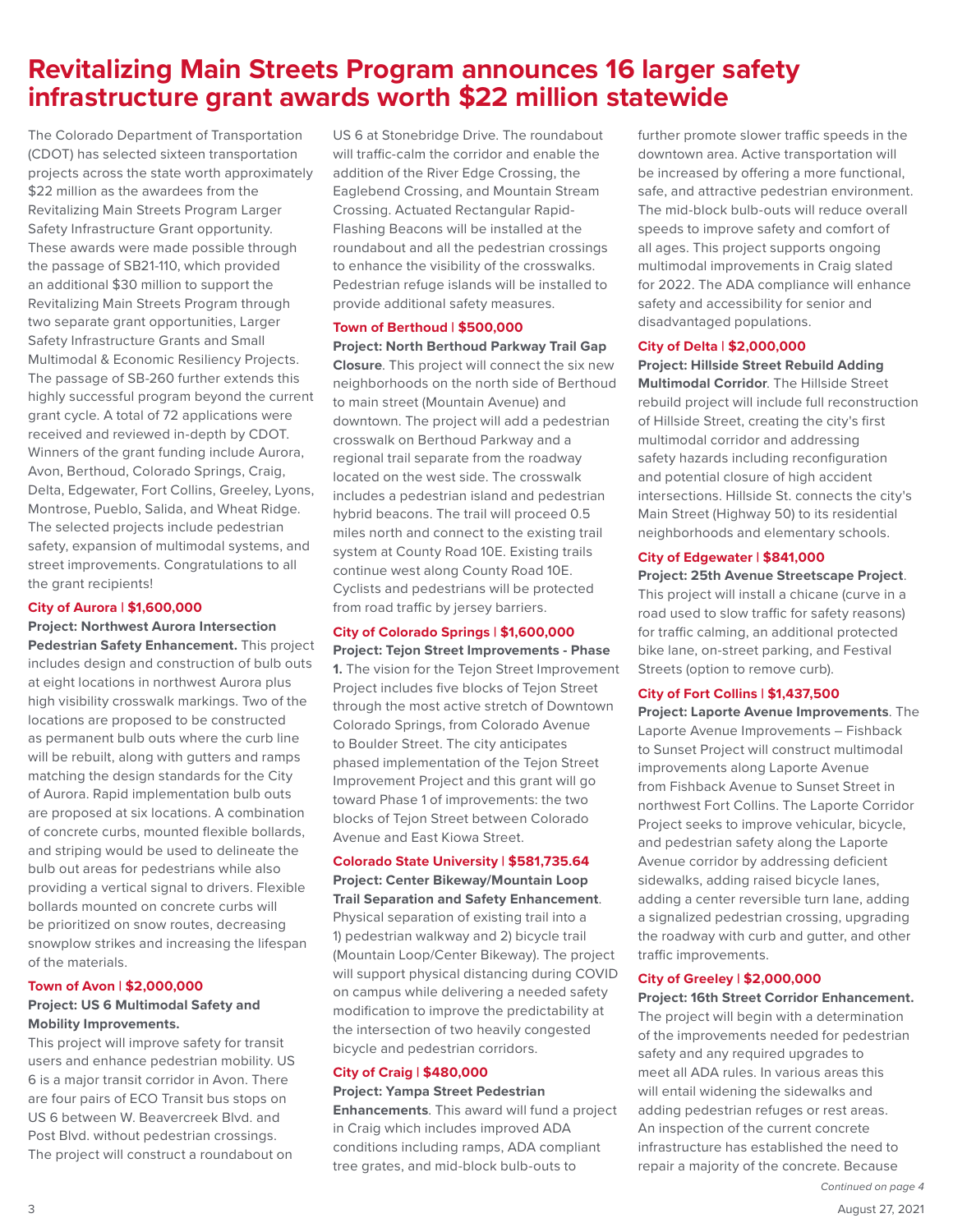#### *Continued from page 3...Revitalizing Main Streets Program announces 16 larger safety infrastructure grant awards worth \$22 million statewide*

this project will likely result in a new curb and gutter location, the city would also be able to upgrade the concrete infrastructure.

#### **Town of Lyons | \$243,000**

**Project: US 36 Broadway and Multimodal Improvements**. The project will build a 10-foot-wide multimodal pathway to connect the CO 7 lower project on the west end of downtown Lyons to the trail network on the east end of town. This project will enable pedestrians and cyclists to travel safely on Broadway (US 36). Currently, Broadway (US 36 eastbound) does not have sidewalks or bike lanes. It will also create pedestrian access to the businesses along Broadway (US 36), activate the north side of the highway for improved business access and pedestrian connectivity, and add 51 parking spaces to Lyons commercial downtown area.

#### **City of Montrose | \$2,000,000 Project: West Main Complete Streets**.

This project will include roadway conversion, ADA compliant sidewalks, and new bike lanes in both directions for the full length of the project area on West Main Street in Montrose to establish this much needed connection for the residents of West Montrose. Final design will be developed

through a public process and in coordination with CDOT.

#### **City of Pueblo | \$2,000,000**

**Project: Pueblo Downtown Multimodal** 

**Safety Improvements Project.** In 2016, the City of Pueblo completed the Union Avenue and Main Street Master Plan, funded by 2016 Pueblo County 1A Funds, with a focus on pedestrian access, parking options, and streetscape improvements. This project will implement the intent of the plan—a strong community-developed vision for Union Avenue and Main Street, which are separate but integrated downtown corridors.

#### **Roaring Fork Transportation Authority | \$1,000,000 Project: 27th & CO 82 Pedestrian Underpass.**

The purpose of this project is to create a grade-separated bicycle and pedestrian crossing of Colorado Highway 82 at 27th St. in Glenwood Springs. The need for this crossing has been well-documented since 2011 or earlier, when Fehr and Peers conducted a study, commissioned by CDOT, to investigate and prioritize safety, geometric, and operational characteristics of 47 intersections within Region 3 of CDOT.

#### **City of Salida | \$2,000,000**

**Project: Oak Street Corridor, Gateway to Downtown Salida**. Plans include accommodations for Chaffee Shuttle fixedroute transit stops. The amenities included in this project: pedestrian walkway, pedestrianscale lighting, landscaping and canopy trees, benches, crosswalks, managed vehicular access points, bike lanes in each direction, improved stormwater drainage, and transit pull-outs – will all contribute to realizing the potential of this corridor.

#### **City of Wheat Ridge | \$1,360,000**

**Project: Wadsworth Pedestrian and Streetscape Facilities: Phase 1 Options #2 & #3.** The overall project improves Wadsworth Blvd. to relieve traffic congestion, manage business access, and provide better facilities for pedestrians and cyclists. Last widened in 1950, the overall project includes improving Wadsworth from 35th Avenue to I-70 with innovative, efficient, and safe intersection designs at 38th and 44th Avenues, safer access for businesses, a continuous, wide, detached sidewalk on the west side and a wide, detached, multi-use path on the east side of Wadsworth that connects to the regional Clear Creek Trail, part of the Peaks to Plains trail system.

## **Colorado Transportation Commission rulemaking process update**

*By Meghan MacKillop, CML legislative and policy advocate*

On Friday, Aug. 13, the Colorado Transportation Commission filed a proposed rule that would set into motion requirements set out in Senate Bill 21-260. The bill directs CDOT and the state's five Metropolitan Planning Organizations (MPOs) to engage in planning, modeling, and other analysis to minimize the impacts of transportation projects. The proposed rule would require CDOT and MPOs to determine the total pollution and greenhouse gas emission increase or decrease expected from future

transportation projects and take steps to ensure that greenhouse gas emission levels do not exceed set reduction amounts. Under the rule, if the total greenhouse gas emissions do not fit within a set budget, they would have to be offset through cleaner projects like new transit services, bicycle and pedestrian infrastructure, and local zoning decisions that result in more density. The filing of the proposed rule change begins a 60-day public review period. During this time, CDOT will host public hearings in Grand Junction, Glenwood Springs, Fort Collins, the Denver metropolitan area, Colorado Springs, Durango, and Limon. The hearings will be

offered virtually, allowing any interested stakeholders to participate. The first two hearings will be **Sept. 14**, in Durango, and **Sept. 17, in Grand Junction. Visit** *bit.ly/3sCf8qa* for a complete hearing schedule and locations. There is also an opportunity to submit written comments during the 60-day comment period from **Aug. 13 to Oct. 15.** For more information, visit the Greenhouse Gas Pollution Reduction website at *bit.ly/3sCf8qa*.

For more information on the rulemaking process, contact Meghan MacKillop at *mmackillop@cml.org*.

## **In memory**

According to the *Aspen Times*, former Aspen Mayor Herman Edel passed away in Oregon at the age of 95. Edel, known by everyone as "Herm," was mayor from 1979 to 1983 during a period of significant change for Aspen.

According to the *Times*, he assisted with the organization of restoration of the Wheeler Opera House and was an early advocate for building affordable housing in Aspen. CML staff remembered him as a humorous

individual, and he was very active in CML, as well as the Colorado Association of Ski Towns (CAST). The full article from the *Times* can be found at *bit.ly/3gHxEZN.*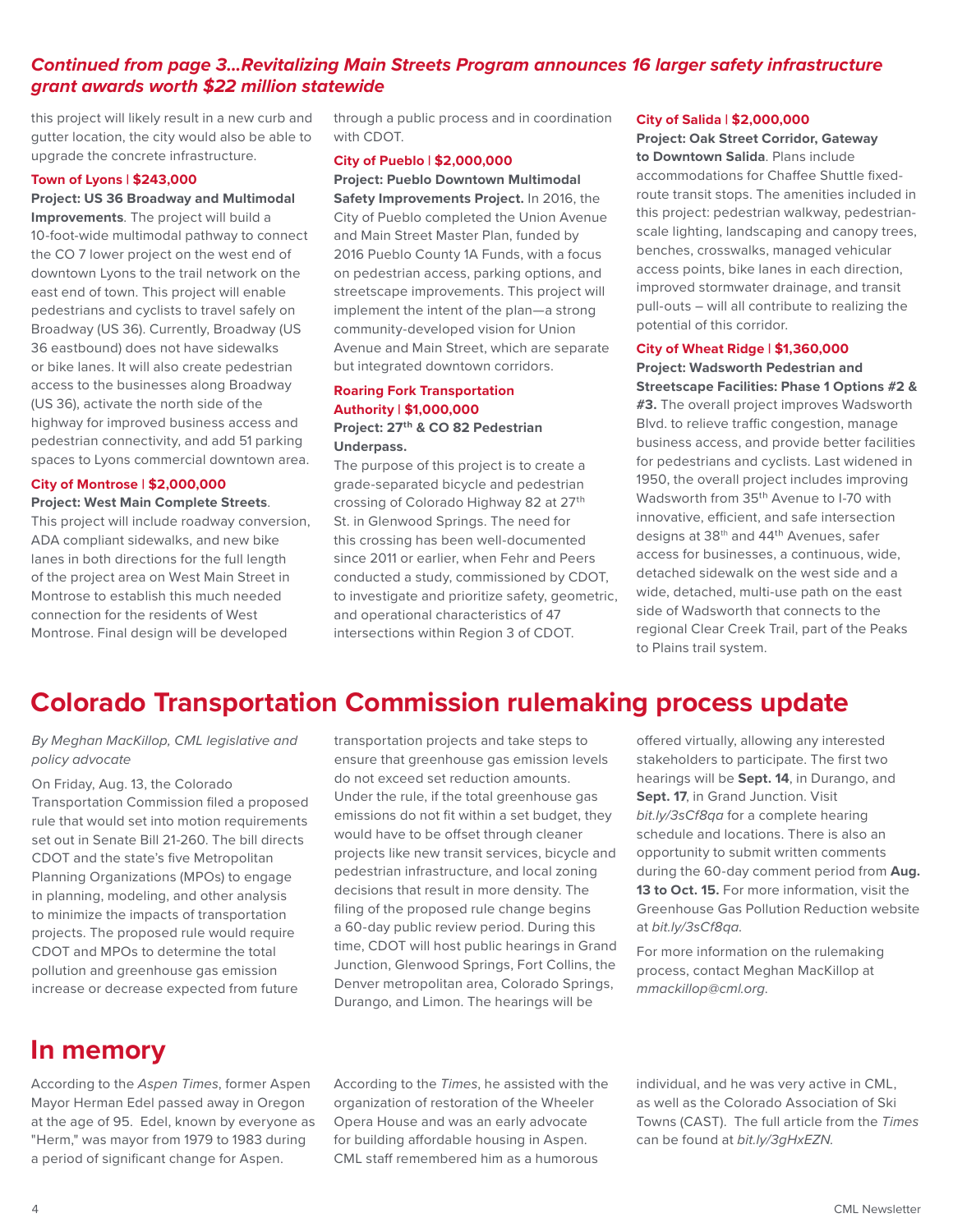## **Patti Grafmyer gives 30 years of service**

*By Regan Tuttle, Editor at the Norwood Post*

Patti Grafmyer, Norwood's town administrator, recently celebrated 30 years of service. In a career she didn't really plan for, Grafmyer can look back and say that she's loved her job over the years. In 1991, she didn't know what she was getting into. Then, Tony Gallob, on town board, and Ollie Odle, the mayor, approached her when she was waiting tables at Karen's. They convinced her to join the town staff as a billing clerk, working alongside Sonia Orozco.

Soon, Grafmyer was working as billing and deputy clerk. Later she was promoted to interim town clerk; next, the official town clerk; then, appointed as the town's first full-time administrator. (Briefly, in the past, Norwood, Nucla, and Naturita shared a town administrator courtesy of funding through the Department of Local Affairs.) Grafmyer laughed and told *The Norwood Post* she learned from "the school of hard knocks" — and thank goodness for Pat Brown (then the Nucla town clerk) and also Gay Cappis (the county clerk). She's been a certified municipal clerk as of 2001, after multiple trainings in the Boulder area, and annually she attends Colorado City and County Management Association meetings too, along with other town-related meetings

and trainings. "Things are changing constantly, you never get to one place and think you can do it all," she said. "We are a statutory town, and as statutes change, so do the rules."

Thirty years ago, Norwood was strictly a farming, ranching, and mining town. Grafmyer has seen changes in that time. She's happy community leaders work to keep the heritage close, while embracing recreation and other economic bases. Most days, she loves her job overseeing Norwood, though she admits there are "days." Still, the accounting is fulfilling for her, and something she's proud of. In the old days, she and Orozco were reconciling checking accounts to try and make payroll. In fact, Grafmyer remembers once Norwood Sanitation having only \$12.

She likes asking, "How are we going to make this work on the money that we do have?" She attributes solving those types of challenges to supportive boards over the years, along with co-workers and town employees that work together. Being a part of the community and being able to help the community grow into something that everybody wants with the same end goal also means a lot to her. She's proud that she was a part of Norwood getting its first public works building and shop.

"They didn't have to lie on the ground and change their oil," she said. She helped see the water treatment plant expand also. And, in her time, Norwood has land banked and bought town properties. Additionally, with Gretchen Wells' help, Grafmyer is proud of the Pocket Park on Grand Avenue. "That grew into something that the whole community is proud of," she said. There are people who have journeyed alongside her the last several decades. That includes Glen Colson, formerly on town board and the sanitation board, and Kerry Welch, whom she's known since a town recall initiative years ago. She said she and Tim Lippert have also worked together since her start with Norwood.

Grafmyer has no plans to retire at this point. Still, she said that the town is already growing people into positions to support Norwood and what she does, when the time is right. She said she hopes future town staff follow her lead and take Norwood even further. "That's the way I feel," she said. "They'll learn the hard way too, but that will only make them stronger leaders. And I'll always be here for them."

*Reprinted with permission from the Norwood Post.*

## **Virtual workshop opportunity from CDOT**

The Colorado Department of Transportation Staff Bridge Branch is currently supporting a number of projects and initiatives that are expected to provide benefits for local agency bridge owners. On **Sept. 30, 2021**, CDOT will be hosting a virtual information session to provide further details on the following topics:

• **Off-system Bridge Funding (BRO)** – The Off-System Bridge Program primary objective is to inventory, inspect, evaluate, replace and rehabilitate major structures (i.e. major bridges and major culverts) on the public roads owned by Colorado counties and municipalities. This program is funded by the Bridge Off-System line

in the annual Colorado Department of Transportation (CDOT) Budget. The Off-System Bridge Program (BRO) funds major structure (bridge or culvert) replacement or major rehabilitation on eligible structures. Local agencies that own eligible structures can apply for these funds each year after the Special Highway Committee sends out the call for applications.

**• SIMSA** – System for Inspection and Management of Structural Assets - CDOT is developing a web-based data reporting and connected mobile inspection software which will assist in the inspection and reporting for locallyowned bridges. There is opportunity for local agencies to get involved with this development and directly access any inspection or design information that CDOT has for locally-owned bridges and culverts that have spans greater than 20' along the centerline of a roadway.

**• Timber Bridge Repairs** – CDOT is currently developing a worksheet for timber girder repairs that may be useful for local agencies with timber bridges that need girder or stringer repairs. This new worksheet is expected to reduce the amount of reactive maintenance needed for these structures, increase the load-carrying capacity, and increase the lifespan of the structures.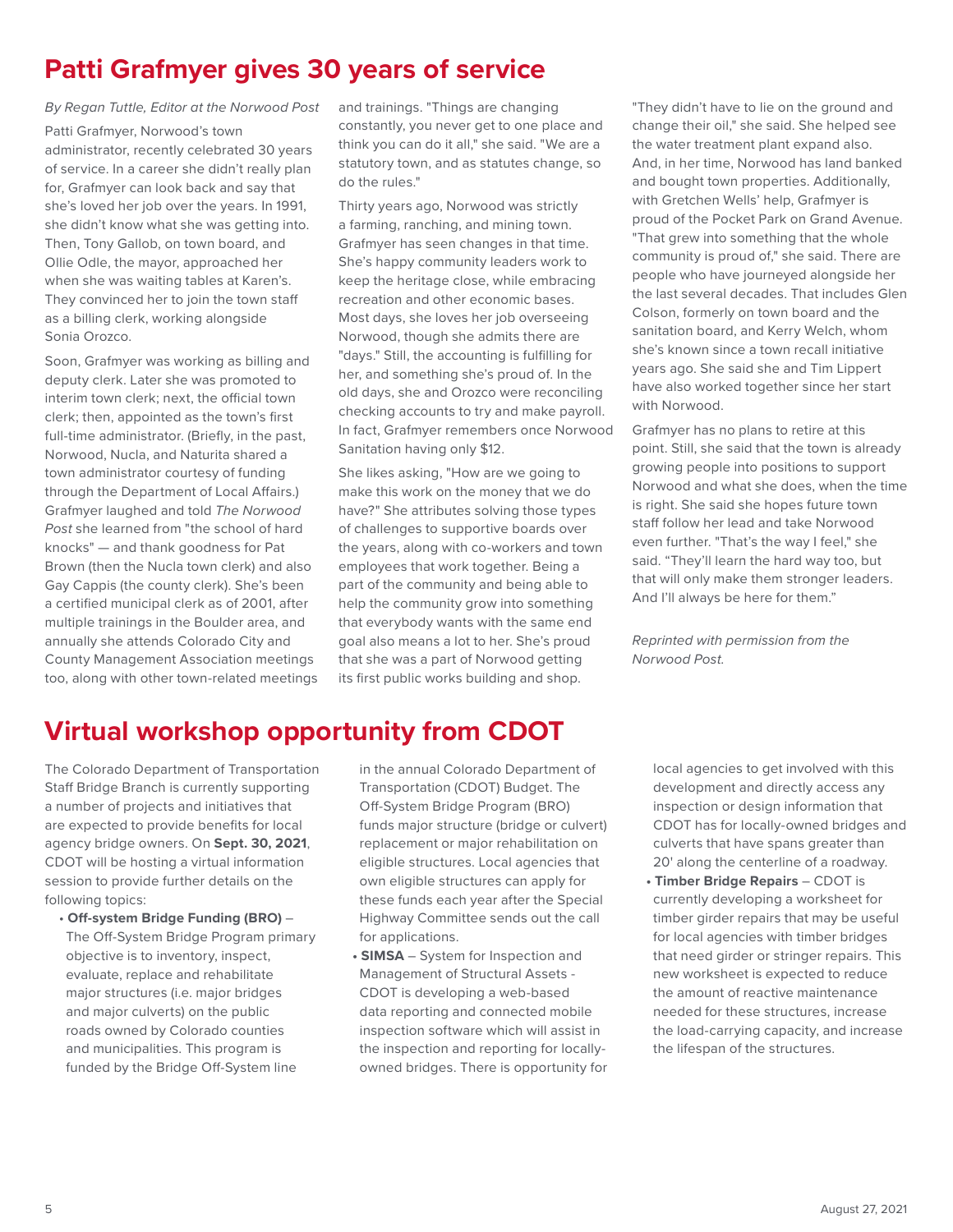## LEGAL CORNER CML

\*\*\*\*\*\*\*\*\*\*\*\*\*\*\*\*\*



## **Here's how your municipality will be involved in national opioid settlements**



*By David W. Broadwell, CML general Counsel*

\*\*\*\*\*\*\*\*\*\*\*\*\*\*\*\*\*\*\*

For the past several years, many state and local governments

throughout the country have been suing the manufacturers and distributors of opioid painkillers on the theory that reckless over-distribution of these drugs has fueled the opioid crisis, thereby causing state and local governments to incur costs and damages associated with abating the crisis.

In July, a proposed settlement agreement was announced in one of the nationwide lawsuits involving a group of major opioid distributors. The settlement could result in as much as \$26 billion being paid out to state and local governments throughout the U.S. over time, with the potential for \$300 million being distributed to the state of Colorado. However, the key to achieve that amount of payout will depend upon county and municipal agreement to the settlement as explained in this column.

#### **The roadmap ahead**

The distributor settlement agreement lays out a chronology of events which must fall into place in order for the distributors to be willing to pay out the full \$26 billion.

In the first phase, just concluded on Aug. 22, the attorney general of each state faced a deadline to announce whether their state would participate in the settlement. Colorado Attorney General Phil Weiser joined the vast majority of states in announcing that Colorado would indeed participate. Now the distributors have until Sept. 4 to announce whether they agree that enough states have signed on to make it worth their while to proceed to the next step of seeking local government buy-in to the settlement.

If the distributors agree to proceed, the settlement agreement provides for a 120 day sign-up period for local governments in each settling state. In essence, each local government is being asked to waive any present or future claims against the opioid distributors in exchange for participating in the payout of the \$26 billion pot. As the settlement agreement is structured, buy-in from three key groups of local governments will be crucial to maximizing Colorado's receipt of settlement dollars:

- The litigating local governments. (On the municipal side, this group consists of Alamosa, Aurora, Black Hawk, Brighton, Broomfield, Commerce City, Denver, Federal Heights, Greeley, Hudson, Lakewood, Northglenn, Sheridan, Thornton, Westminster, and Wheat Ridge.)
- Every county in the state above 10,000 population.
- Every municipality above 10,000 population. (The settlement agreement lists 47 Colorado municipalities that fall into this category.)

All Colorado municipalities regardless of size will also be invited to become "participating subdivisions" in the settlement process. Participation will entitle any municipality to receive a direct distribution of a fraction of the settlement dollars as noted below.

#### **How will the settlement proceeds be allocated in Colorado?**

The settlement agreement contains basic formulas for dividing settlement proceeds between states and their local governments. However, the agreement allows and even encourages each state to come up with its own customized "State-Subdivision Agreement" to redefine the way the money will be divided to suit the needs and desires of that particular state.

For over a year, a coalition of Colorado counties and municipalities have been successfully negotiating a memorandum of understanding (MOU) that would allocate

Colorado's share of settlement proceeds as follows. These percentages will apply to the pending distributors settlement as well as future settlements with other defendants:

- 20% direct allocation to all "participating" local governments that have signed on to the settlement.
- 60% allocation to newly-formed regional entities that will be governed by local officials to combat the opioid crisis on a regional level.
- 10% allocation for statewide infrastructure projects.
- 10% allocation to the state for discretionary spending.

During the local government sign-up process that is expected to begin in mid-September, each county and municipality will be asked whether they wish to participate in the distributors settlement by signing two interrelated and mutually dependent documents: (1) a "Subdivision Settlement Participation Agreement" committing the local government to waive any present or future claims against the distributors; and (2) the MOU detailing how settlement dollars will be allocated in Colorado. In other words, the approval of the waiver will be expressly contingent on an understanding about how the settlement proceeds will be spent in Colorado.

#### **Watch for more information coming soon**

CML has been pleased to work with Attorney General Weiser, Colorado Counties Inc., and the coalition of local governments to make the MOU a reality and arrive at a distribution formula that flows the bulk of the settlement proceeds to the regional and local level. Municipalities will soon receive much more detailed information about the MOU and the pending settlement agreement during the signature process that is about to begin in September.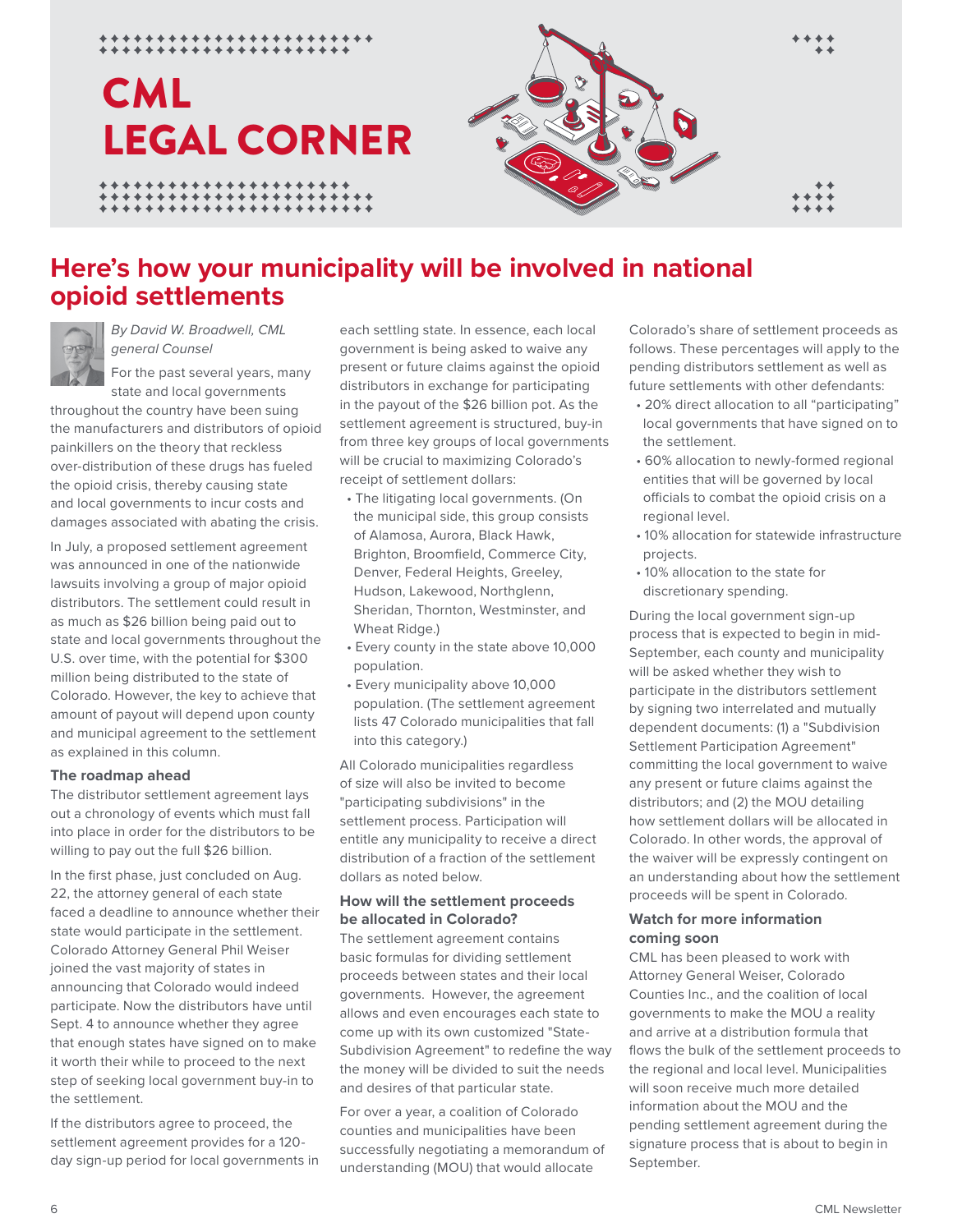## Research Corner: **2020 Census data released**

On August 12, the U.S. Census Bureau released redistricting data to the states and the public. States may use these data in redrawing congressional, legislative, and local district boundaries. The Census Bureau will also deliver the final redistricting data toolkit to all states and the public by September 30. To explore 2020 Census data, please visit *bit.ly/2W4tCDg*

The State Demography Office has posted multiple tables, shapefiles, and other resources on its webpage at *bit.ly/3iW0SFG*. These resources are updated as tables and products are compiled, so visit this page frequently to get the most up-to-date summaries of Census 2020 data for Colorado.



#### **Colorado population (1870 - 2020)**



#### **Population density in colorado counties 2020**



#### Percentage growth by race and ethnicity<sup>2</sup>

Every race and ethnic group grew in Colorado over the decade\*



#### <sup>2</sup> Colorado Sate Demography Office

\*It is important to note that these data comparisons between the 2020 Census and 2010 Census race data should be made with caution, taking into account changes made to the Hispanic origin and race questions and the methods of coding answers. bit.ly/3iYhAUV